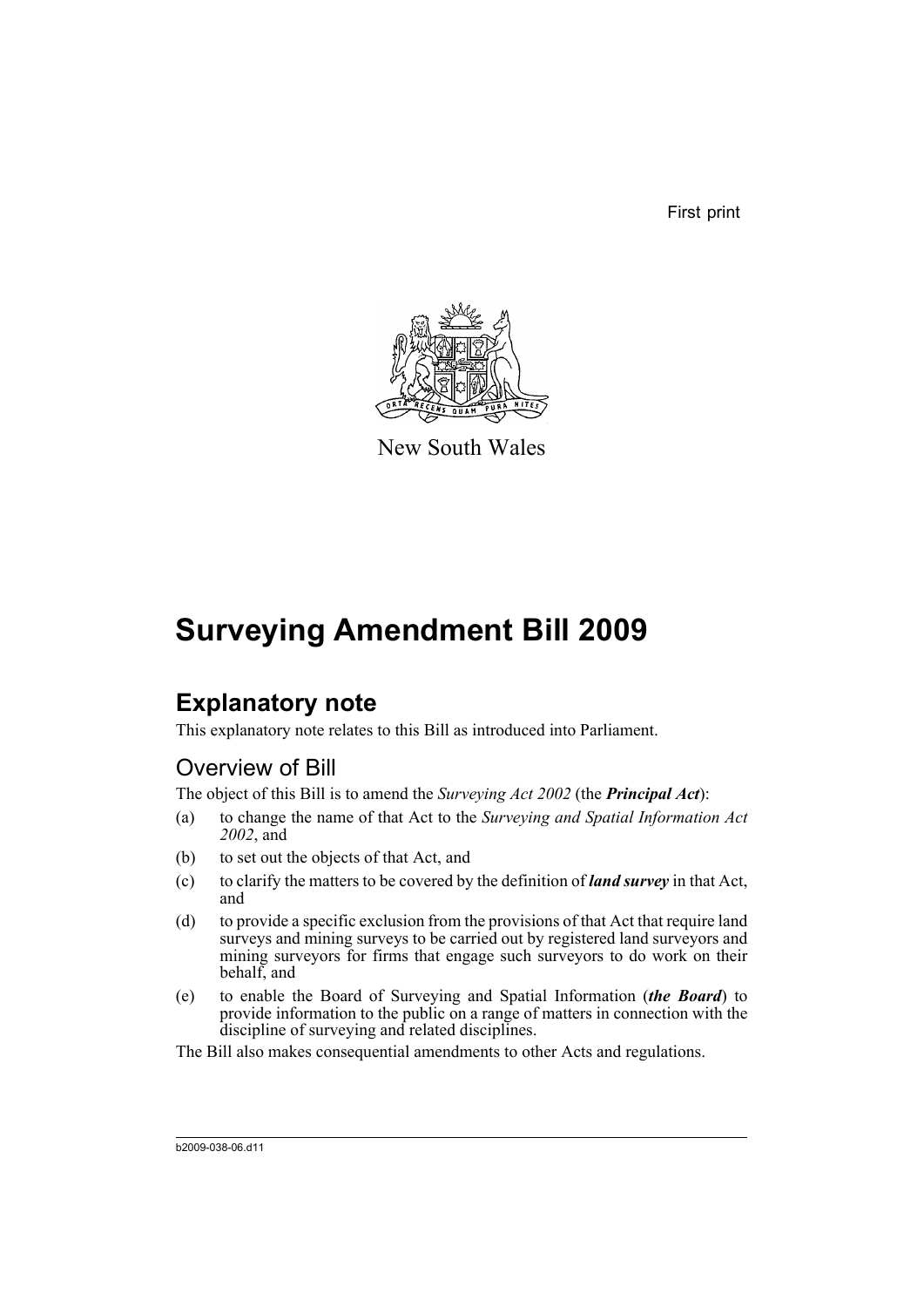Explanatory note

### Outline of provisions

**Clause 1** sets out the name (also called the short title) of the proposed Act.

**Clause 2** provides for the commencement of the proposed Act on the date of assent.

### **Schedule 1 Amendment of Surveying Act 2002 No 83**

#### **Change of name of Act**

**Schedule 1 [1]** amends section 1 of the Principal Act to change the name of that Act to the *Surveying and Spatial Information Act 2002*.

#### **Objects of Act**

**Schedule 1 [2]** inserts proposed section 2A into the Principal Act which sets out the objects of the Act. Those objects include providing for the co-ordination of surveys carried out by public authorities, the registration of land surveyors and mining surveyors and the investigation of and provision of advice relating to the collection, collation and dissemination of spatial information and other surveys and maintaining and ensuring the integrity of the State cadastre.

#### **Amendments relating to the State cadastre**

**Schedule 1 [3]** amends section 3 of the Principal Act to insert a definition of *State cadastre*.

**Schedule 1 [11]** amends section 28 of the Principal Act to include in the list of specified functions of the Board the function of providing advice to the Minister on the maintenance of the integrity of the State cadastre.

**Schedule 1 [6]** makes a consequential amendment.

#### **Exclusions from certain offences for firms**

**Schedule 1 [3]** amends section 3 of the Principal Act to include a definition of *firm*, which means a corporation or a partnership or other unincorporated association of persons.

Existing section 21 of the Principal Act makes it an offence for a person to carry out a land survey for fee or reward, or to advertise that the person is willing to carry out a land survey for fee or reward, unless the person is a registered land surveyor or is acting under the supervision of a registered land surveyor. Existing section 22 of the Principal Act contains a similar offence in relation to mining surveys carried out by a person who is not a registered mining surveyor or acting under the supervision of a registered mining surveyor.

**Schedule 1 [7] and [8]** amend sections 21 and 22 of the Principal Act to provide that a firm, or a member or partner of a firm, does not commit an offence against those sections in the circumstances referred to in section 22A of the Principal Act.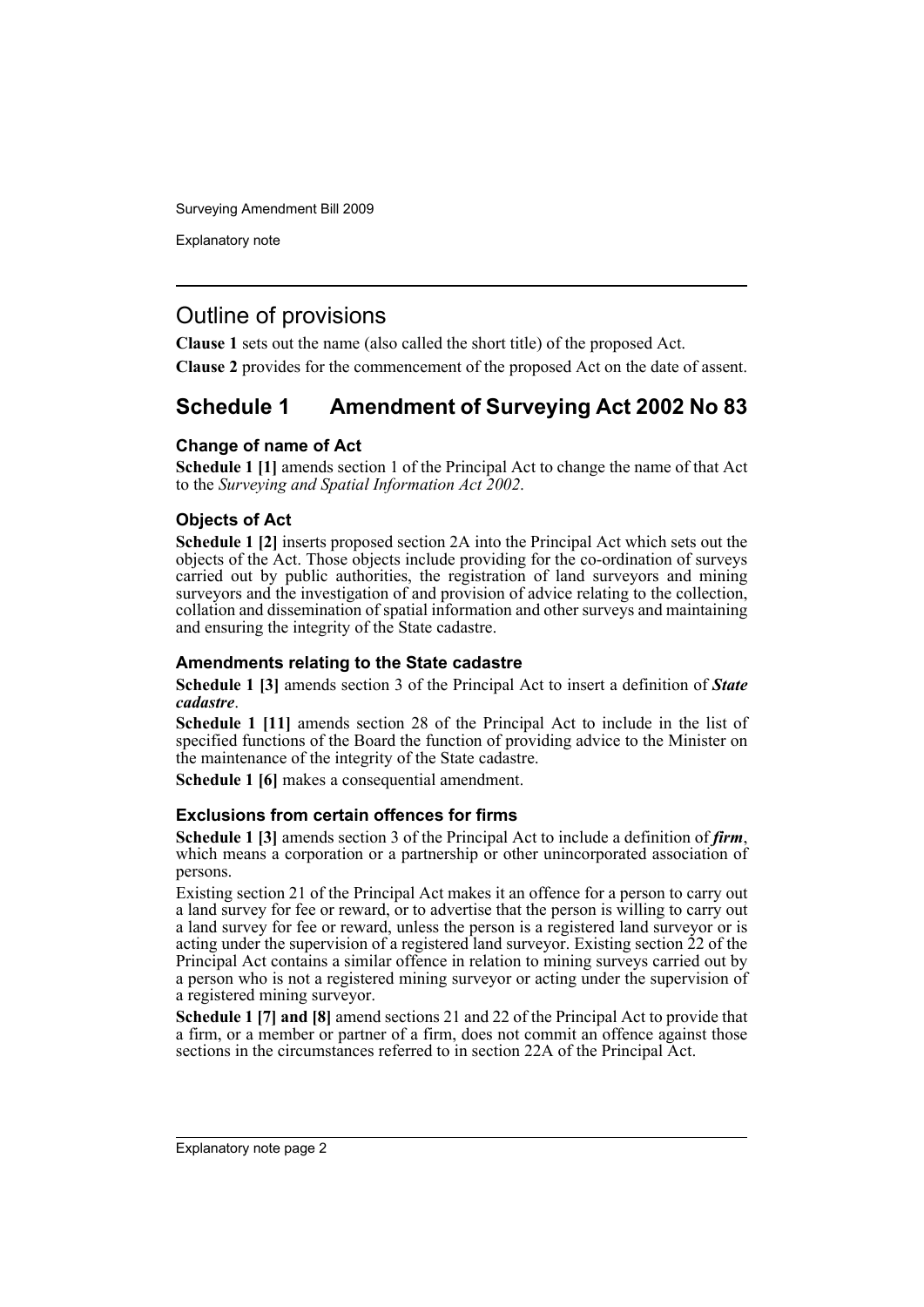Explanatory note

**Schedule 1 [9]** inserts proposed section 22A into the Principal Act to specifically provide that a firm, or a member or partner of a firm, does not commit an offence against section 21 of the Principal Act so long as any land survey carried out in the name of or on behalf of the firm is carried out by a registered land surveyor or by another person who is acting under the supervision of a registered land surveyor. The proposed section also provides that a firm, or a member or partner of a firm, does not commit an offence against section 22 of the Principal Act so long as any mining survey carried out in the name of or on behalf of the firm is carried out by a registered mining surveyor or by another person under the supervision of a registered mining surveyor.

**Schedule 1 [13]** amends section 36 of the Principal Act to enable regulations to prescribe what constitutes relevant supervision for the purposes of the provisions of that Act.

#### **Provision of information by the Board**

**Schedule 1 [12]** inserts proposed section 29 into the Principal Act to enable the Board, as it considers appropriate, to provide information to the public in respect of the discipline of surveying and other disciplines related to the discipline of surveying. Such information might include information in respect of firms undertaking surveying services, retired or non-practising surveyors and practitioners in other related disciplines.

#### **Other amendments**

**Schedule 1 [5]** amends the definition of *land survey* in section 3 of the Principal Act to make it clear that the definition includes the carrying out of a survey in connection with the preparation of documents required to be prepared under the *Strata Schemes (Freehold Development) Act 1973* or the *Strata Schemes (Leasehold Development) Act 1986* by a registered land surveyor.

**Schedule 1 [4]** makes a statute law revision amendment.

**Schedule 1 [10]** amends section 27 of the Principal Act to make it clear that the persons to be nominated for membership of the Board by the spatial information industry are to be nominated by professional associations of persons or associations of bodies of persons involved in that industry.

**Schedule 1 [14]** amends Schedule 3 to the Principal Act to enable regulations of a savings and transitional nature to be made consequent on the enactment of the proposed Act.

### **Schedule 2 Consequential amendment of other Acts and instruments**

**Schedule 2** makes amendments to other Acts and instruments consequential on the change of name of the Principal Act by Schedule 1 [1].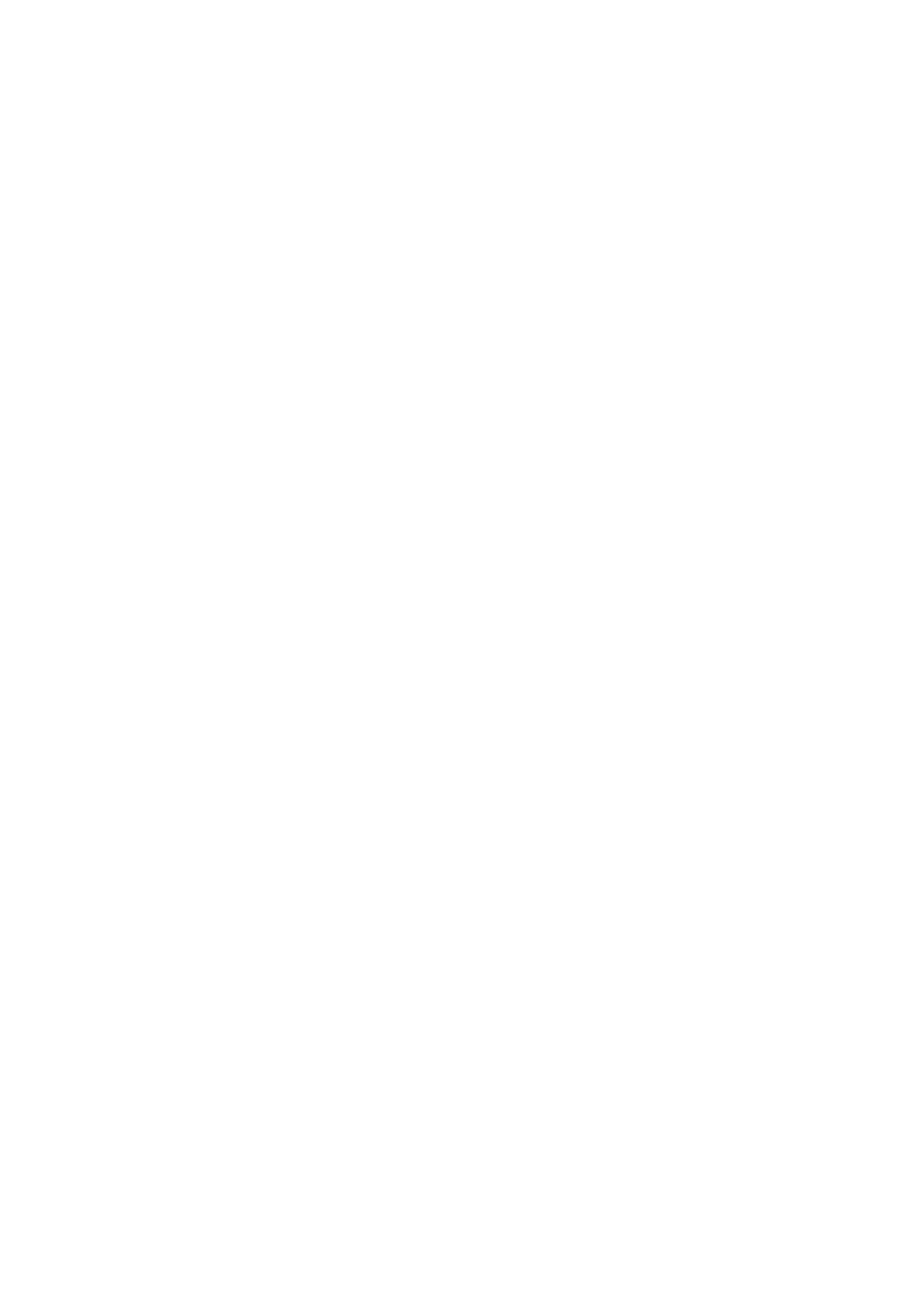First print



New South Wales

# **Surveying Amendment Bill 2009**

# **Contents**

|    |                                                                  | Page |
|----|------------------------------------------------------------------|------|
| 1. | Name of Act                                                      |      |
|    | 2 Commencement                                                   |      |
|    | Schedule 1 Amendment of Surveying Act 2002 No 83                 | 3    |
|    | Schedule 2 Consequential amendment of other Acts and instruments |      |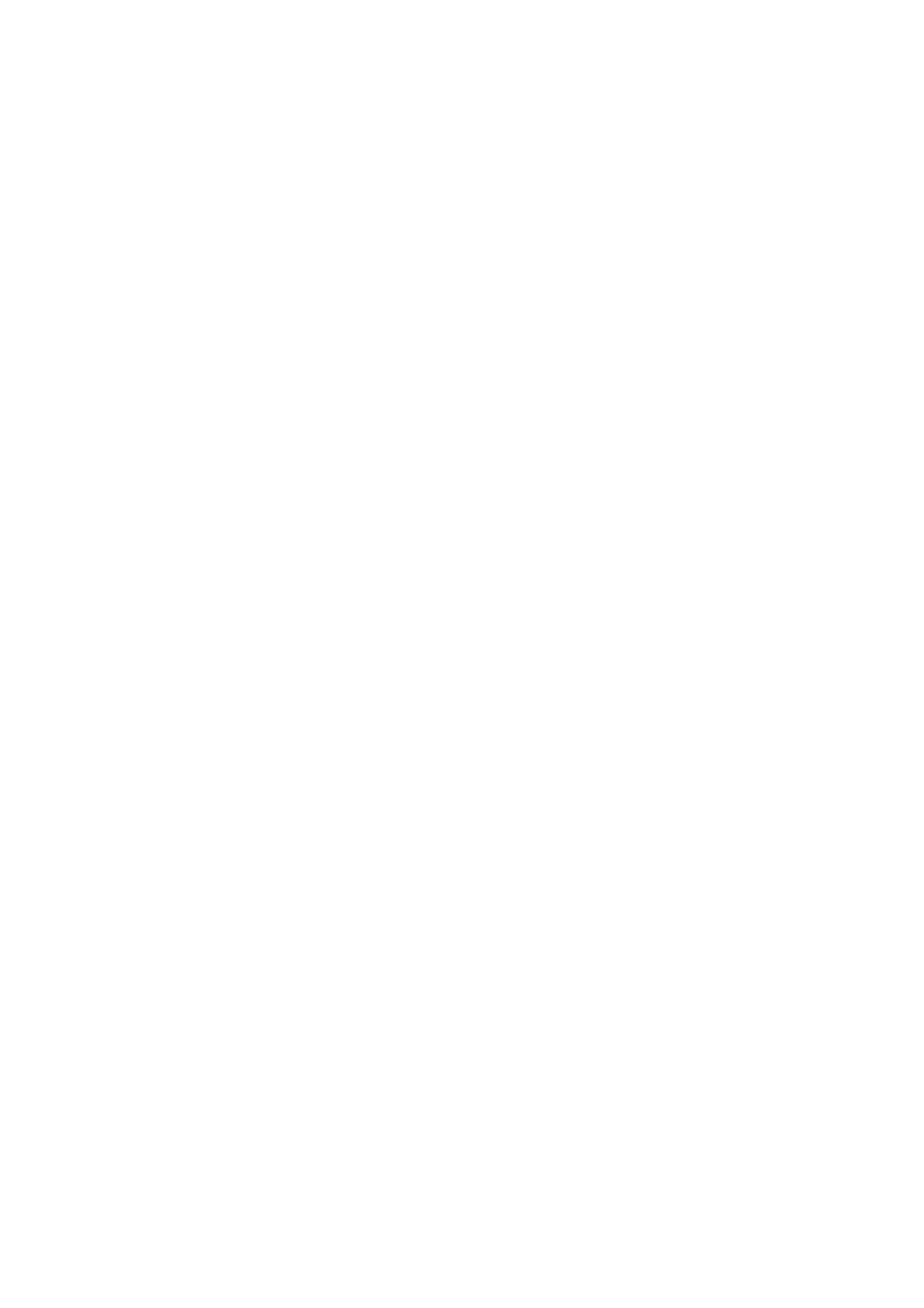

New South Wales

# **Surveying Amendment Bill 2009**

No , 2009

### **A Bill for**

An Act to amend the *Surveying Act 2002* in relation to the objects of that Act and the carrying out of land and mining surveys; and for other purposes.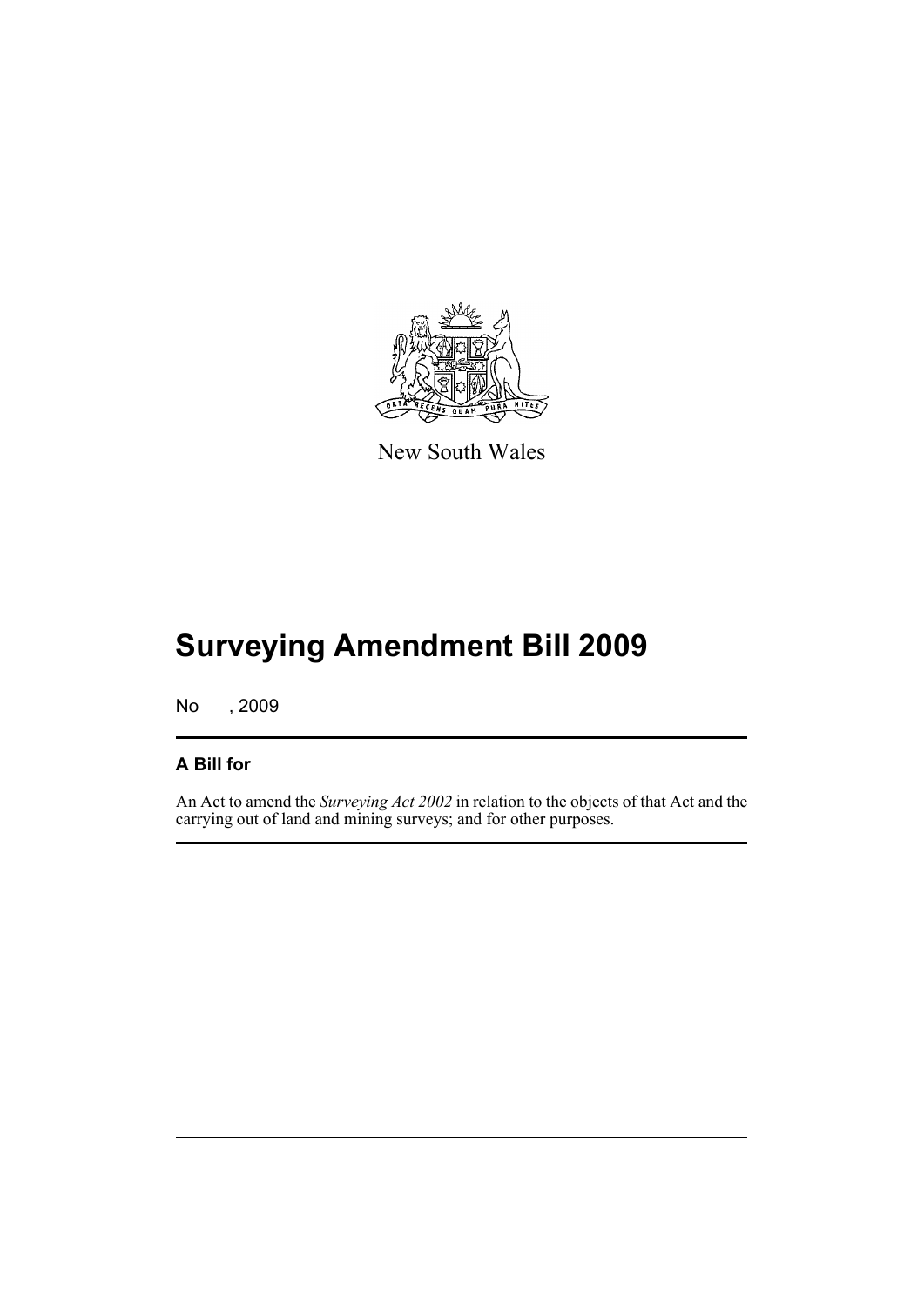Clause 1 Surveying Amendment Bill 2009

<span id="page-7-1"></span><span id="page-7-0"></span>

|   | The Legislature of New South Wales enacts:            |                |
|---|-------------------------------------------------------|----------------|
| 1 | Name of Act                                           | 2              |
|   | This Act is the <i>Surveying Amendment Act 2009</i> . | 3              |
|   | <b>Commencement</b>                                   | $\overline{4}$ |
|   | This Act commences on the date of assent.             | 5              |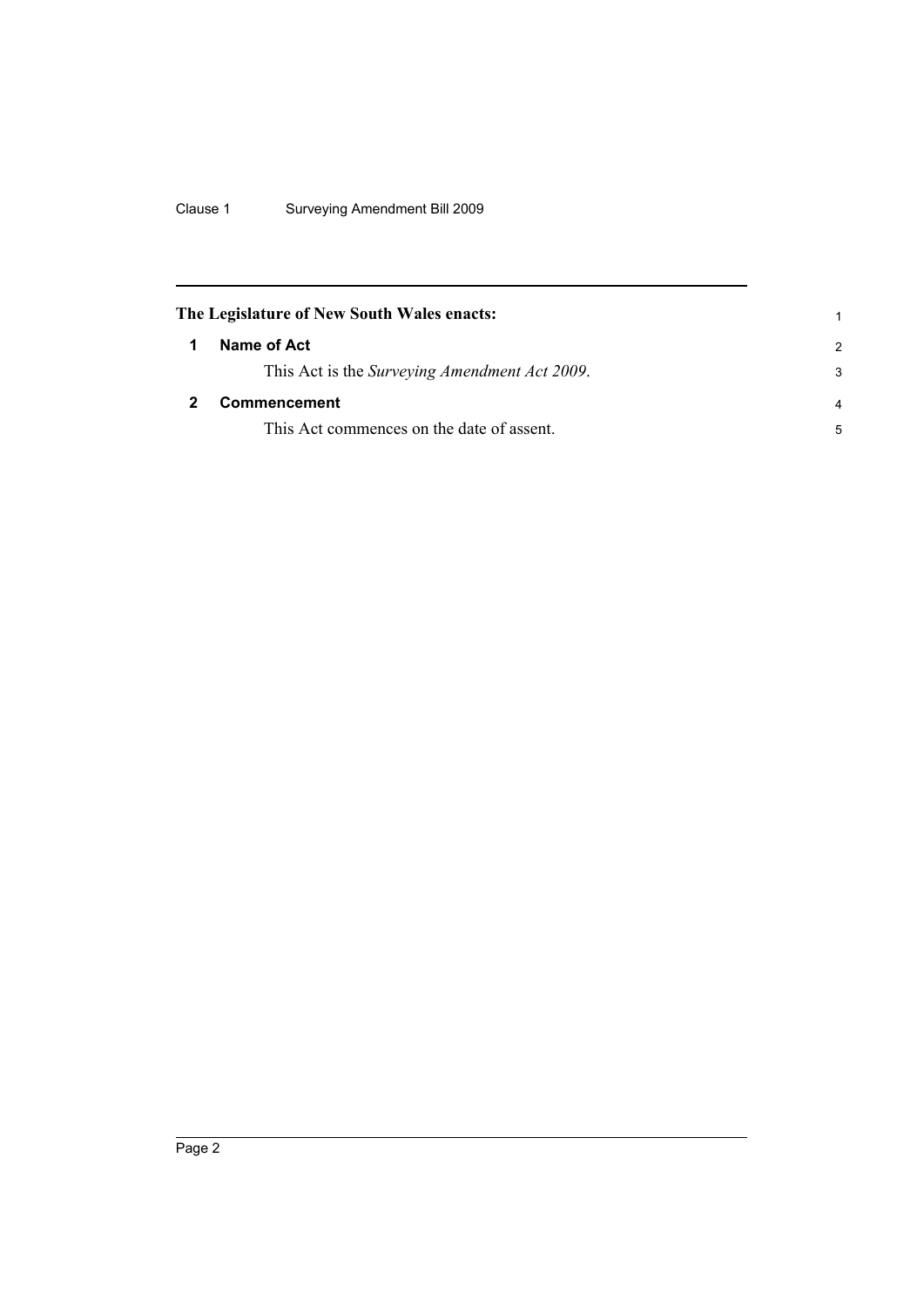<span id="page-8-0"></span>

|     | <b>Schedule 1</b><br><b>Amendment of Surveying Act 2002 No 83</b>                                                                                                                                                                                                          | 1                    |
|-----|----------------------------------------------------------------------------------------------------------------------------------------------------------------------------------------------------------------------------------------------------------------------------|----------------------|
| [1] | <b>Section 1 Name of Act</b>                                                                                                                                                                                                                                               | $\overline{2}$       |
|     | Insert "and Spatial Information" after "Surveying".                                                                                                                                                                                                                        | 3                    |
| [2] | <b>Section 2A</b>                                                                                                                                                                                                                                                          | 4                    |
|     | Insert after section 2:                                                                                                                                                                                                                                                    | 5                    |
|     | 2A<br><b>Objects of Act</b>                                                                                                                                                                                                                                                | 6                    |
|     | The objects of this Act are:                                                                                                                                                                                                                                               | 7                    |
|     | to provide for the registration of land surveyors and mining<br>(a)                                                                                                                                                                                                        |                      |
|     | surveyors to ensure that only appropriately qualified<br>persons carry out land surveys and mining surveys, and                                                                                                                                                            | 8<br>9<br>10         |
|     | to ensure that registered surveyors provide services to the<br>(b)<br>public in a professional and competent manner, and                                                                                                                                                   | 11<br>12             |
|     | to provide for the maintenance of a State cadastre and<br>(c)<br>ensure its integrity, and                                                                                                                                                                                 | 13<br>14             |
|     | (d)<br>to provide for the co-ordination of surveys carried out by<br>public authorities and for the establishment of a State<br>control survey, and                                                                                                                        | 15<br>16<br>17       |
|     | to provide for the investigation of, and the giving of advice<br>(e)<br>to the Government relating to, the collection, collation and<br>dissemination of spatial information other than surveys.                                                                           | 18<br>19<br>20       |
| [3] | <b>Section 3 Definitions</b>                                                                                                                                                                                                                                               | 21                   |
|     | Insert in alphabetical order in section $3(1)$ :                                                                                                                                                                                                                           | 22                   |
|     | firm means a corporation or a partnership or other unincorporated<br>association of persons.                                                                                                                                                                               | 23<br>24             |
|     | <b>State cadastre</b> means an inventory that records boundaries,<br>dimensions and measurements on, above or below the Earth's<br>surface for the purpose of defining rights, interests, restrictions<br>and responsibilities within the jurisdiction of New South Wales. | 25<br>26<br>27<br>28 |
| [4] | Section 3 (1), definition of "Department"                                                                                                                                                                                                                                  | 29                   |
|     | Omit the definition. Insert instead:                                                                                                                                                                                                                                       | 30                   |
|     | <b>Department</b> means the Land and Property Management<br>Authority.                                                                                                                                                                                                     | 31<br>32             |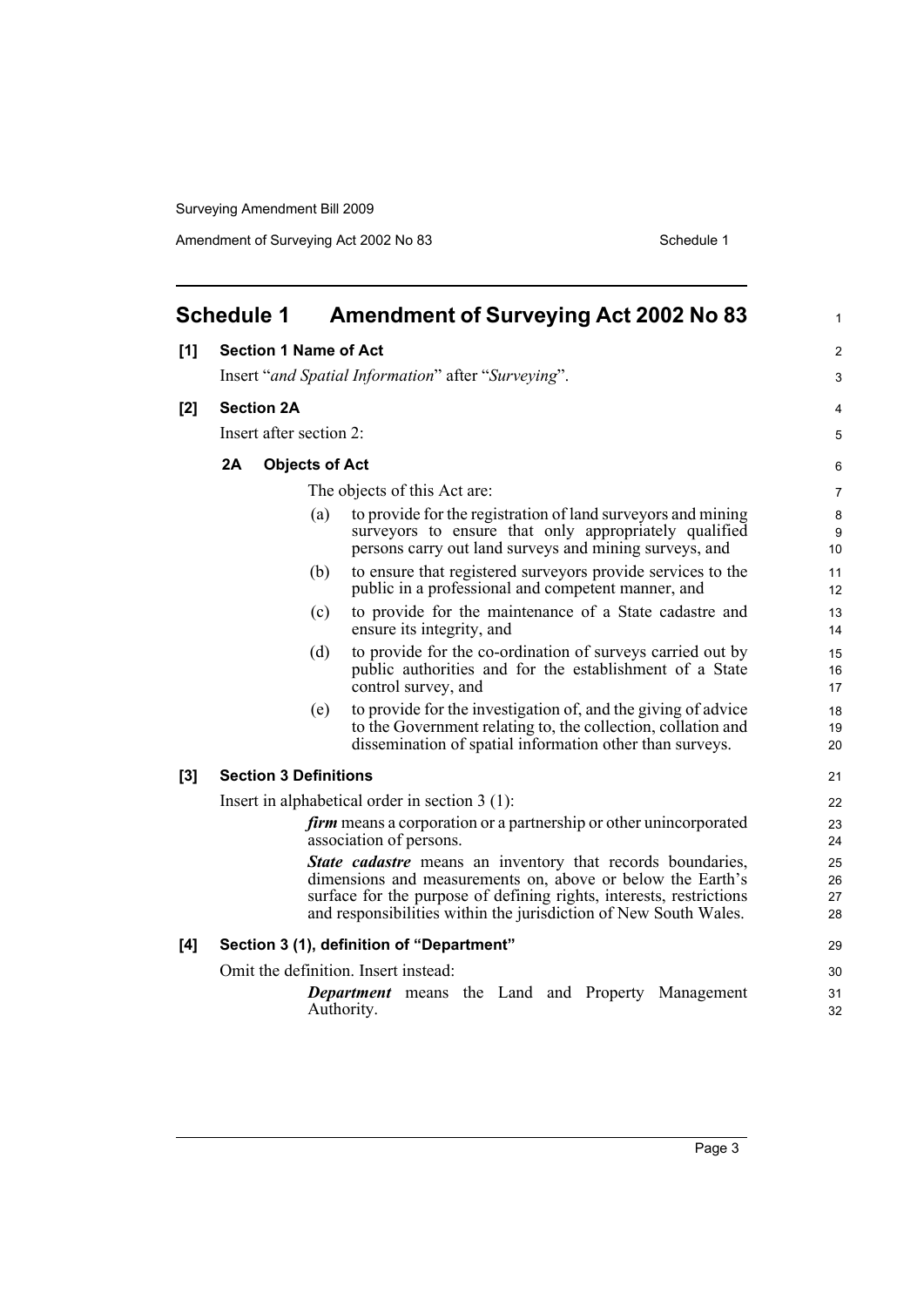| [5] |        |                    | Section 3 (1), definition of "land survey"                                                                                                                                                                              | $\mathbf{1}$                            |
|-----|--------|--------------------|-------------------------------------------------------------------------------------------------------------------------------------------------------------------------------------------------------------------------|-----------------------------------------|
|     |        |                    | Insert after paragraph $(c)$ :                                                                                                                                                                                          | $\overline{2}$                          |
|     |        |                    | (c1)<br>the preparation of documents required to be prepared<br>under the Strata Schemes (Freehold Development) Act<br>1973 or the Strata Schemes (Leasehold Development) Act<br>1986 by a registered land surveyor, or | $\mathsf 3$<br>4<br>$\overline{5}$<br>6 |
| [6] | Part 2 |                    |                                                                                                                                                                                                                         | $\overline{7}$                          |
|     |        |                    | Omit the heading to the Part. Insert instead:                                                                                                                                                                           | 8                                       |
|     | Part 2 |                    | Provisions relating to co-ordination,<br>collection and maintenance of certain<br><b>State cadastral information</b>                                                                                                    | 9<br>10<br>11                           |
| [7] |        |                    | Section 21 Unregistered persons not to practise land surveying                                                                                                                                                          | 12                                      |
|     |        |                    | Insert after section 21 $(3)$ :                                                                                                                                                                                         | 13                                      |
|     |        | (4)                | Subsection (1) does not apply to a firm, or a member or partner<br>of a firm, in the circumstances referred to in section 22A.                                                                                          | 14<br>15                                |
| [8] |        |                    | Section 22 Unregistered persons not to practise mining surveying                                                                                                                                                        | 16                                      |
|     |        |                    | Insert after section $22(3)$ :                                                                                                                                                                                          | 17                                      |
|     |        | (4)                | Subsection $(1)$ does not apply to a firm, or a member or partner<br>of a firm, in the circumstances referred to in section 22A.                                                                                        | 18<br>19                                |
| [9] |        | <b>Section 22A</b> |                                                                                                                                                                                                                         | 20                                      |
|     |        |                    | Insert after section 22:                                                                                                                                                                                                | 21                                      |
|     | 22A    |                    | Firms offering land and mining surveying services                                                                                                                                                                       | 22                                      |
|     |        | (1)                | A firm, or a member or partner of a firm, does not commit an<br>offence against section $2\overline{1}$ (1) or 22 (1) if:                                                                                               | 23<br>24                                |
|     |        |                    | a land survey or mining survey is carried out in the name<br>(a)<br>of, or on behalf of, the firm for fee or reward, or                                                                                                 | 25<br>26                                |
|     |        |                    | the firm is advertised as willing to carry out land surveys<br>(b)<br>or mining surveys for fee or reward,                                                                                                              | 27<br>28                                |
|     |        |                    | so long as the requirements of this section are complied with.                                                                                                                                                          | 29                                      |
|     |        | (2)                | Any land survey carried out in the name of, or on behalf of, the<br>firm for fee or reward may be carried out only by:                                                                                                  | 30<br>31                                |
|     |        |                    | (a)<br>a registered land surveyor, or                                                                                                                                                                                   | 32                                      |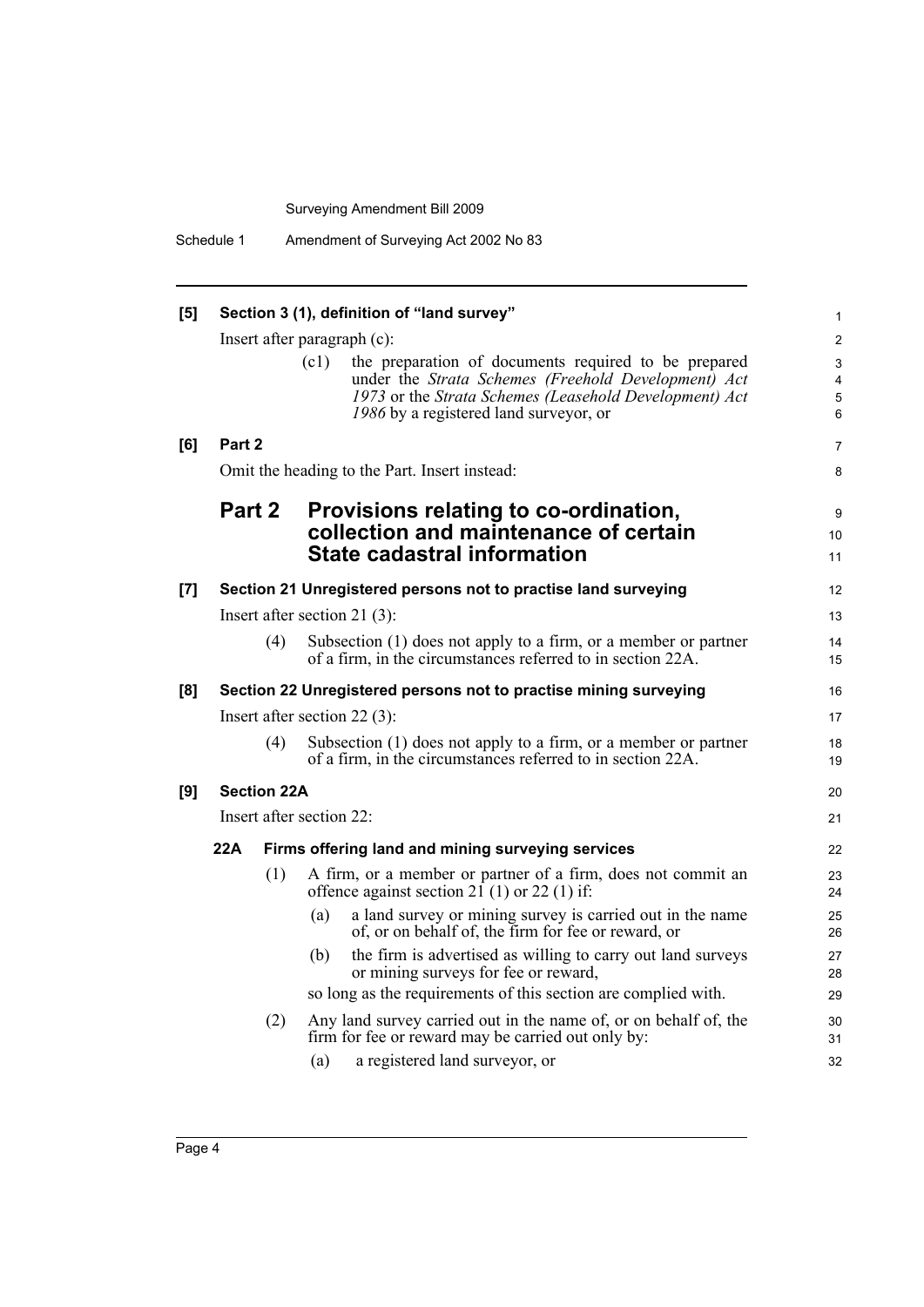Amendment of Surveying Act 2002 No 83 Schedule 1

|        |    |                          | (b)         | a student of surveying, or a surveyor's assistant, acting<br>under the general supervision of a registered land<br>surveyor, or                                                                                                                                                                       | 1<br>$\overline{c}$<br>3   |
|--------|----|--------------------------|-------------|-------------------------------------------------------------------------------------------------------------------------------------------------------------------------------------------------------------------------------------------------------------------------------------------------------|----------------------------|
|        |    |                          | (c)         | another person acting under the immediate supervision of<br>a registered land surveyor.                                                                                                                                                                                                               | 4<br>5                     |
|        |    | (3)                      |             | Any mining survey carried out in the name of, or on behalf of, the<br>firm for fee or reward may be carried out only by:                                                                                                                                                                              | 6<br>$\overline{7}$        |
|        |    |                          | (a)         | a registered mining surveyor, or                                                                                                                                                                                                                                                                      | 8                          |
|        |    |                          | (b)         | a student of surveying, or a surveyor's assistant, acting<br>under the general supervision of a registered mining<br>surveyor, or                                                                                                                                                                     | 9<br>10<br>11              |
|        |    |                          | (c)         | another person acting under the immediate supervision of<br>a registered mining surveyor.                                                                                                                                                                                                             | 12<br>13                   |
| $[10]$ |    |                          |             | <b>Section 27 Constitution of Board</b>                                                                                                                                                                                                                                                               | 14                         |
|        |    |                          |             | Omit section 27 (2) (e). Insert instead:                                                                                                                                                                                                                                                              | 15                         |
|        |    |                          | (e)         | between one and three are to be persons appointed by the<br>Minister from persons nominated by such relevant<br>professional associations as the Minister determines and<br>that comprise persons involved in the spatial information<br>industry or bodies of persons involved in that industry, and | 16<br>17<br>18<br>19<br>20 |
| $[11]$ |    |                          |             | <b>Section 28 Functions of Board</b>                                                                                                                                                                                                                                                                  | 21                         |
|        |    |                          |             | Insert after section 28 $(1)$ (f):                                                                                                                                                                                                                                                                    | 22                         |
|        |    |                          | (f1)        | the provision of advice to the Minister on the maintenance<br>of the integrity of the State cadastre,                                                                                                                                                                                                 | 23<br>24                   |
| $[12]$ |    | <b>Section 29</b>        |             |                                                                                                                                                                                                                                                                                                       | 25                         |
|        |    | Insert after section 28: |             |                                                                                                                                                                                                                                                                                                       | 26                         |
|        | 29 |                          |             | <b>Provision of information by Board</b>                                                                                                                                                                                                                                                              | 27                         |
|        |    | (1)                      |             | The Board may provide information to the public in respect of the<br>discipline of surveying (including, in particular, land surveying<br>and mining surveying) and related disciplines.                                                                                                              | 28<br>29<br>30             |
|        |    | (2)                      | the public: | Without limiting subsection (1), the Board may, if it considers it<br>appropriate to do so, provide any of the following information to                                                                                                                                                               | 31<br>32<br>33             |
|        |    |                          | (a)         | information in respect of firms that undertake surveying<br>services,                                                                                                                                                                                                                                 | 34<br>35                   |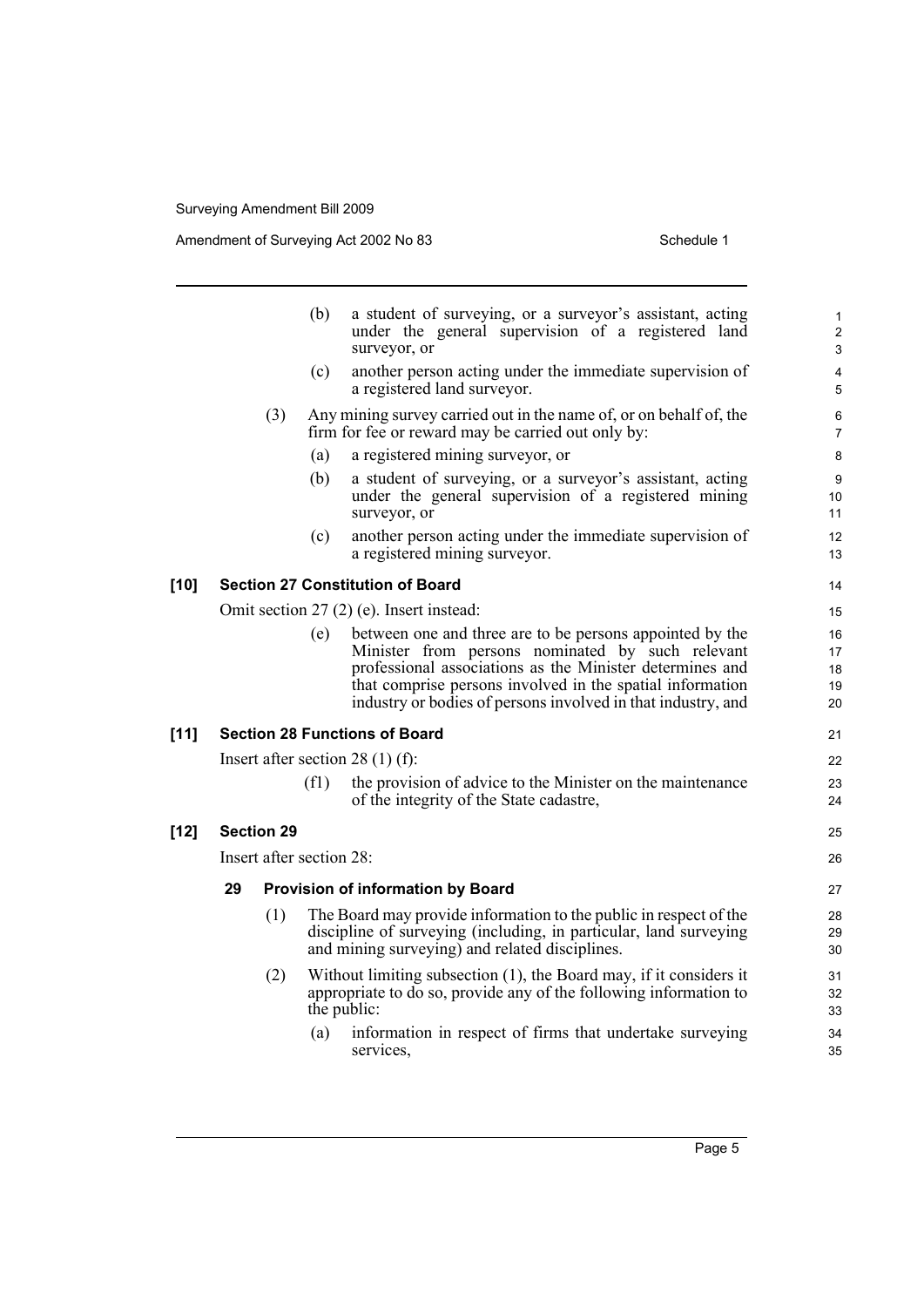|        | (b)                                  | information in respect of retired or non-practising<br>surveyors,                                                                                                                                                                        | 2                              |
|--------|--------------------------------------|------------------------------------------------------------------------------------------------------------------------------------------------------------------------------------------------------------------------------------------|--------------------------------|
|        | (c)                                  | information in respect of practitioners in disciplines<br>related to the discipline of surveying.                                                                                                                                        | 3<br>4                         |
| [13]   | <b>Section 36 Regulations</b>        |                                                                                                                                                                                                                                          | 5                              |
|        | Insert after section $36(2)(i)$ :    |                                                                                                                                                                                                                                          | 6                              |
|        | (k)                                  | prescribing what constitutes immediate supervision or<br>general supervision for the purposes of all or any of the<br>provisions of this Act (including authorising a person or<br>body to determine what constitutes such supervision). | $\overline{7}$<br>8<br>9<br>10 |
| $[14]$ |                                      | Schedule 3 Savings, transitional and other provisions                                                                                                                                                                                    | 11                             |
|        | Insert at the end of clause $1(1)$ : |                                                                                                                                                                                                                                          | 12                             |
|        |                                      | Surveying Amendment Act 2009                                                                                                                                                                                                             | 13                             |
|        |                                      |                                                                                                                                                                                                                                          |                                |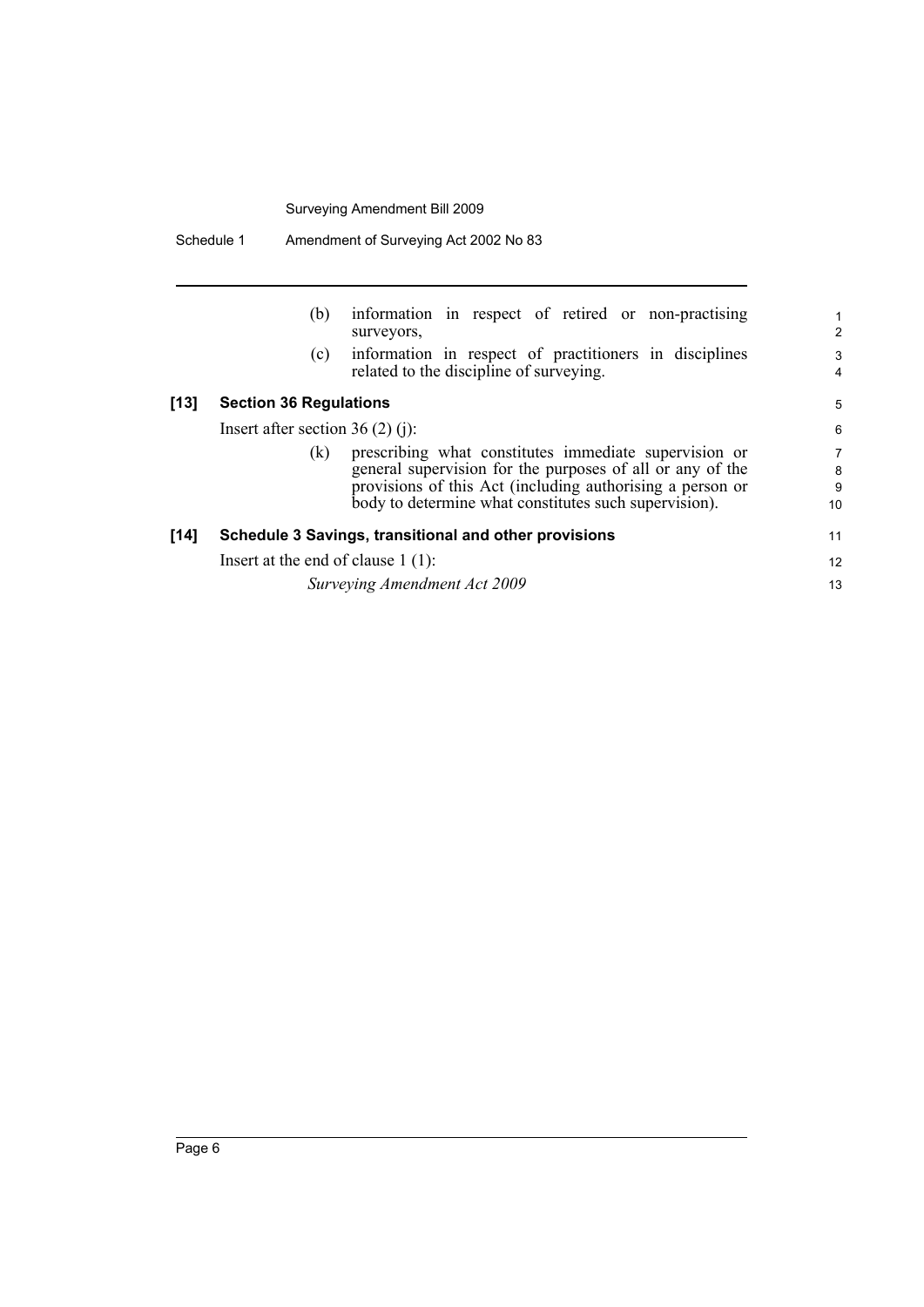Consequential amendment of other Acts and instruments Schedule 2

<span id="page-12-0"></span>

|     | <b>Schedule 2</b><br><b>Consequential amendment of other Acts</b><br>and instruments                                                                                                                                                                                                                                                                | $\mathbf{1}$<br>2          |
|-----|-----------------------------------------------------------------------------------------------------------------------------------------------------------------------------------------------------------------------------------------------------------------------------------------------------------------------------------------------------|----------------------------|
| 2.1 | <b>Administrative Decisions Tribunal Regulation 2009</b>                                                                                                                                                                                                                                                                                            | 3                          |
|     | Clause 5 Reviewable decisions excluded from internal review                                                                                                                                                                                                                                                                                         | 4                          |
|     | Omit "Surveying Act 2002" from clause 5 (k).                                                                                                                                                                                                                                                                                                        | 5                          |
|     | Insert instead "Surveying and Spatial Information Act 2002".                                                                                                                                                                                                                                                                                        | 6                          |
| 2.2 | <b>Coal Mine Health and Safety Regulation 2006</b>                                                                                                                                                                                                                                                                                                  | $\overline{7}$             |
| [1] | <b>Clause 3 Definitions</b>                                                                                                                                                                                                                                                                                                                         | 8                          |
|     | Omit "Surveying Act 2002" wherever occurring in the definitions of registered<br><i>mining surveyor</i> and <i>surveying and drafting directions</i> in clause $3(\tilde{1})$ .                                                                                                                                                                     | 9<br>10                    |
|     | Insert instead "Surveying and Spatial Information Act 2002".                                                                                                                                                                                                                                                                                        | 11                         |
| [2] | Part 4, Division 6                                                                                                                                                                                                                                                                                                                                  | 12                         |
|     | Omit the note appearing under the heading to the Division. Insert instead:<br>Note. The qualifications required of a person preparing plans required<br>by or under the Act and requirements for the content and standard of<br>preparation of those plans are subject to provisions in or under the<br>Surveying and Spatial Information Act 2002. | 13<br>14<br>15<br>16<br>17 |
| 2.3 | <b>Community Land Development Regulation 2007</b>                                                                                                                                                                                                                                                                                                   | 18                         |
|     | Clauses 13 (4) (b), 19 (4) (b), 24 (4) (b) and 29 (5) and the note to clause 29                                                                                                                                                                                                                                                                     | 19                         |
|     | Omit "Surveying Act 2002" wherever occurring.                                                                                                                                                                                                                                                                                                       | 20                         |
|     | Insert instead "Surveying and Spatial Information Act 2002".                                                                                                                                                                                                                                                                                        | 21                         |
| 2.4 | Conveyancing Act 1919 No 6                                                                                                                                                                                                                                                                                                                          | 22                         |
|     | Sections 131, 195C (1) (c) and 196C, definition of "Australian Height<br>Datum"                                                                                                                                                                                                                                                                     | 23<br>24                   |
|     | Omit "Surveying Act 2002" wherever occurring.                                                                                                                                                                                                                                                                                                       | 25                         |
|     | Insert instead "Surveying and Spatial Information Act 2002".                                                                                                                                                                                                                                                                                        | 26                         |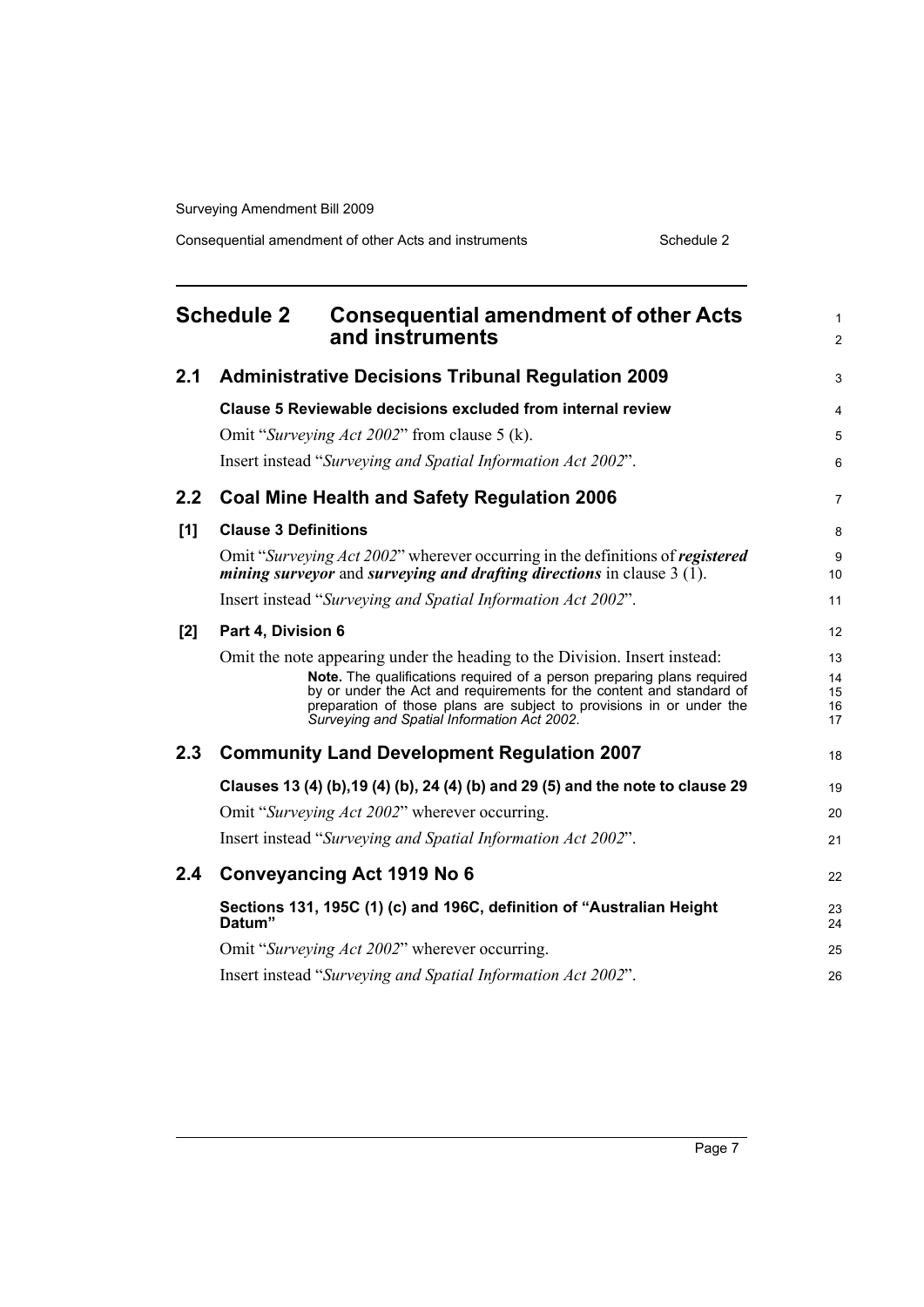| Schedule 2 | Consequential amendment of other Acts and instruments |
|------------|-------------------------------------------------------|
|------------|-------------------------------------------------------|

| 2.5 | <b>Conveyancing (General) Regulation 2008</b>                                | 1              |
|-----|------------------------------------------------------------------------------|----------------|
|     | Clauses 3 (1), definition of "plan of survey", 24 (2) (b) (i) and 35 (1) (c) | $\overline{2}$ |
|     | Omit "Surveying Act 2002" wherever occurring.                                | 3              |
|     | Insert instead "Surveying and Spatial Information Act 2002".                 | 4              |
| 2.6 | Crown Lands (Continued Tenures) Act 1989 No 7                                | 5              |
|     | Schedule 7 Purchase of land held under lease                                 | 6              |
|     | Omit "Surveying Act 2002" from clause 14 (2).                                | 7              |
|     | Insert instead "Surveying and Spatial Information Act 2002".                 | 8              |
| 2.7 | Defamation Act 2005 No 77                                                    | 9              |
|     | Schedule 1 Additional publications to which absolute privilege applies       | 10             |
|     | Omit "Surveying Act 2002" wherever occurring in clause 32.                   | 11             |
|     | Insert instead "Surveying and Spatial Information Act 2002".                 | 12             |
| 2.8 | Dividing Fences Act 1991 No 72                                               | 13             |
|     | Section 18 Procedure for defining boundary line                              | 14             |
|     | Omit "Surveying Act 2002" from section 18 (6).                               | 15             |
|     | Insert instead "Surveying and Spatial Information Act 2002".                 | 16             |
| 2.9 | <b>Encroachment of Buildings Act 1922 No 23</b>                              | 17             |
|     | Sections 3 (4) and 9 (3)                                                     | 18             |
|     | Omit "Surveying Act 2002" wherever occurring.                                | 19             |
|     | Insert instead "Surveying and Spatial Information Act 2002".                 | 20             |
|     | 2.10 Environmental Planning and Assessment Regulation 2000                   | 21             |
|     | <b>Clause 157 Applications for subdivision certificates</b>                  | 22             |
|     | Omit "Surveying Act 2002" from clause 157 (4).                               | 23             |
|     | Insert instead "Surveying and Spatial Information Act 2002".                 | 24             |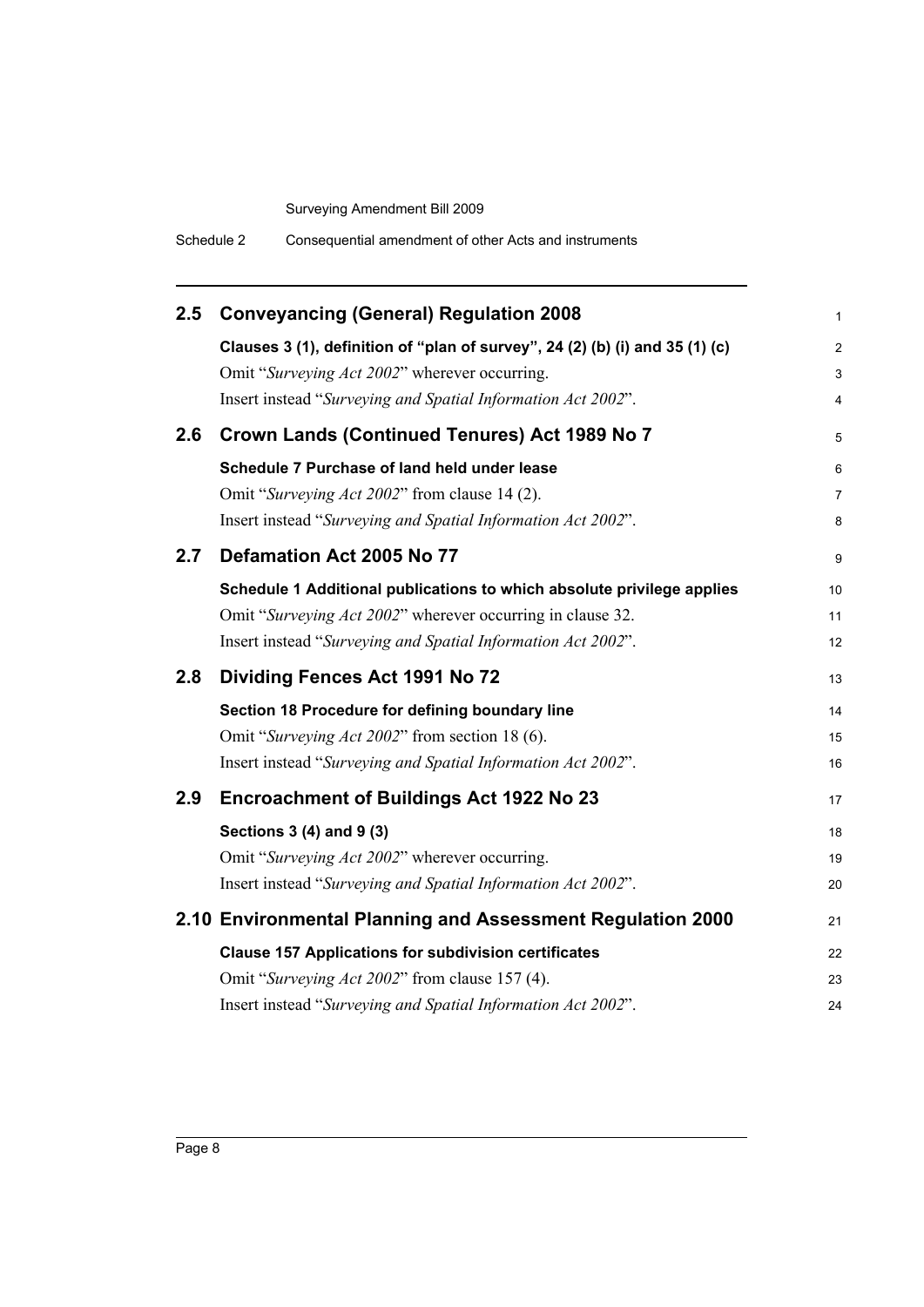| Consequential amendment of other Acts and instruments |  |  | Schedule 2 |
|-------------------------------------------------------|--|--|------------|
|-------------------------------------------------------|--|--|------------|

| 1                                                                                                                                                             |
|---------------------------------------------------------------------------------------------------------------------------------------------------------------|
| $\overline{2}$                                                                                                                                                |
| 3                                                                                                                                                             |
| 4                                                                                                                                                             |
| 2.12 Licensing and Registration (Uniform Procedures) Act 2002<br>5<br>6                                                                                       |
| 7                                                                                                                                                             |
| 8                                                                                                                                                             |
| 9                                                                                                                                                             |
| 10                                                                                                                                                            |
| Clause 3 (1), definitions of "registered mining surveyor" and "surveying<br>11<br>12                                                                          |
| 13                                                                                                                                                            |
| 14                                                                                                                                                            |
| 15                                                                                                                                                            |
| 16                                                                                                                                                            |
| 17                                                                                                                                                            |
| 18                                                                                                                                                            |
| 19                                                                                                                                                            |
|                                                                                                                                                               |
| 20                                                                                                                                                            |
| Omit "Surveying Act 2002" wherever occurring in the definitions of<br>21<br>Geocentric Datum of Australia and statutory surveying requirements in<br>22<br>23 |
| 24                                                                                                                                                            |
| 25                                                                                                                                                            |
| 26                                                                                                                                                            |
| 27                                                                                                                                                            |
|                                                                                                                                                               |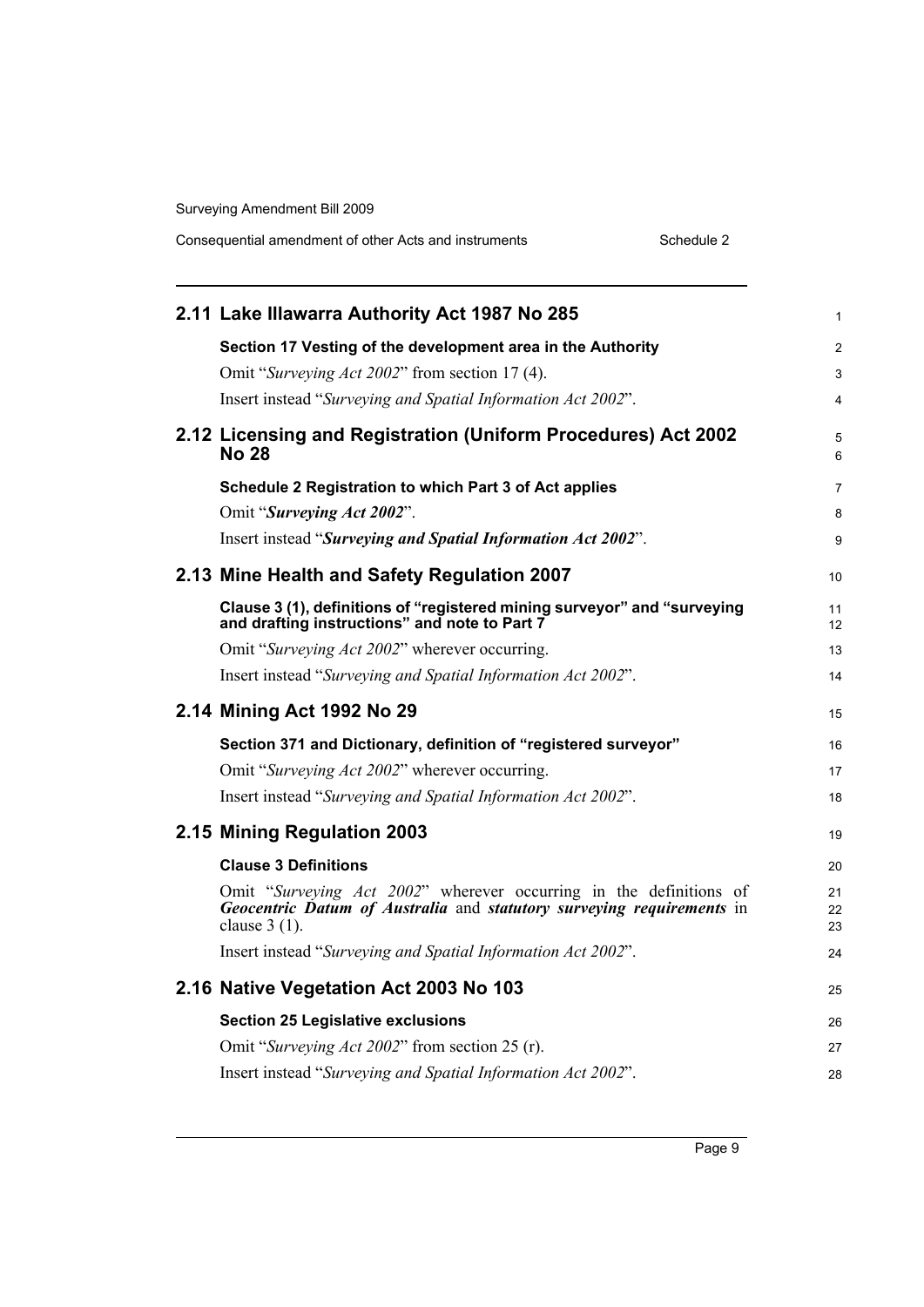| Schedule 2 | Consequential amendment of other Acts and instruments |
|------------|-------------------------------------------------------|
|------------|-------------------------------------------------------|

| 2.17 Offshore Minerals Act 1999 No 42                                                                                    | 1              |
|--------------------------------------------------------------------------------------------------------------------------|----------------|
| Section 10 Position on the Earth's surface                                                                               | $\overline{2}$ |
| Omit "Surveying Act 2002" from section 10 (1).                                                                           | 3              |
| Insert instead "Surveying and Spatial Information Act 2002".                                                             | 4              |
| 2.18 Parliamentary Electorates and Elections Act 1912 No 41                                                              | 5              |
| Section 14A Manner of identifying boundaries of electoral districts                                                      | 6              |
| Omit "Surveying Act 2002" from the note to the section.                                                                  | $\overline{7}$ |
| Insert instead "Surveying and Spatial Information Act 2002".                                                             | 8              |
| 2.19 Petroleum (Offshore) Act 1982 No 23                                                                                 | 9              |
| Section 7 Ascertaining points and other matters                                                                          | 10             |
| Omit "Surveying Act 2002" from section 7 (1).                                                                            | 11             |
| Insert instead "Surveying and Spatial Information Act 2002".                                                             | 12             |
| 2.20 Petroleum (Onshore) Act 1991 No 84                                                                                  | 13             |
| Sections 5 and 99 (2)                                                                                                    | 14             |
| Omit "Surveying Act 2002" wherever occurring.                                                                            | 15             |
| Insert instead "Surveying and Spatial Information Act 2002".                                                             | 16             |
| 2.21 Petroleum (Onshore) Regulation 2007                                                                                 | 17             |
| <b>Clause 4 Drawing of plans: section 13</b>                                                                             | 18             |
| Omit "Surveying Act 2002" from clause 4 (3).                                                                             | 19             |
| Insert instead "Surveying and Spatial Information Act 2002".                                                             | 20             |
| 2.22 Protection of the Environment Operations (Waste)<br><b>Regulation 2005</b>                                          | 21<br>22       |
| <b>Clause 4 Definitions</b>                                                                                              | 23             |
| Omit "Surveying Act 2002" from paragraph (a) of the definition of <i>qualified</i><br><i>surveyor</i> in clause $4(1)$ . | 24<br>25       |
| Insert instead "Surveying and Spatial Information Act 2002".                                                             | 26             |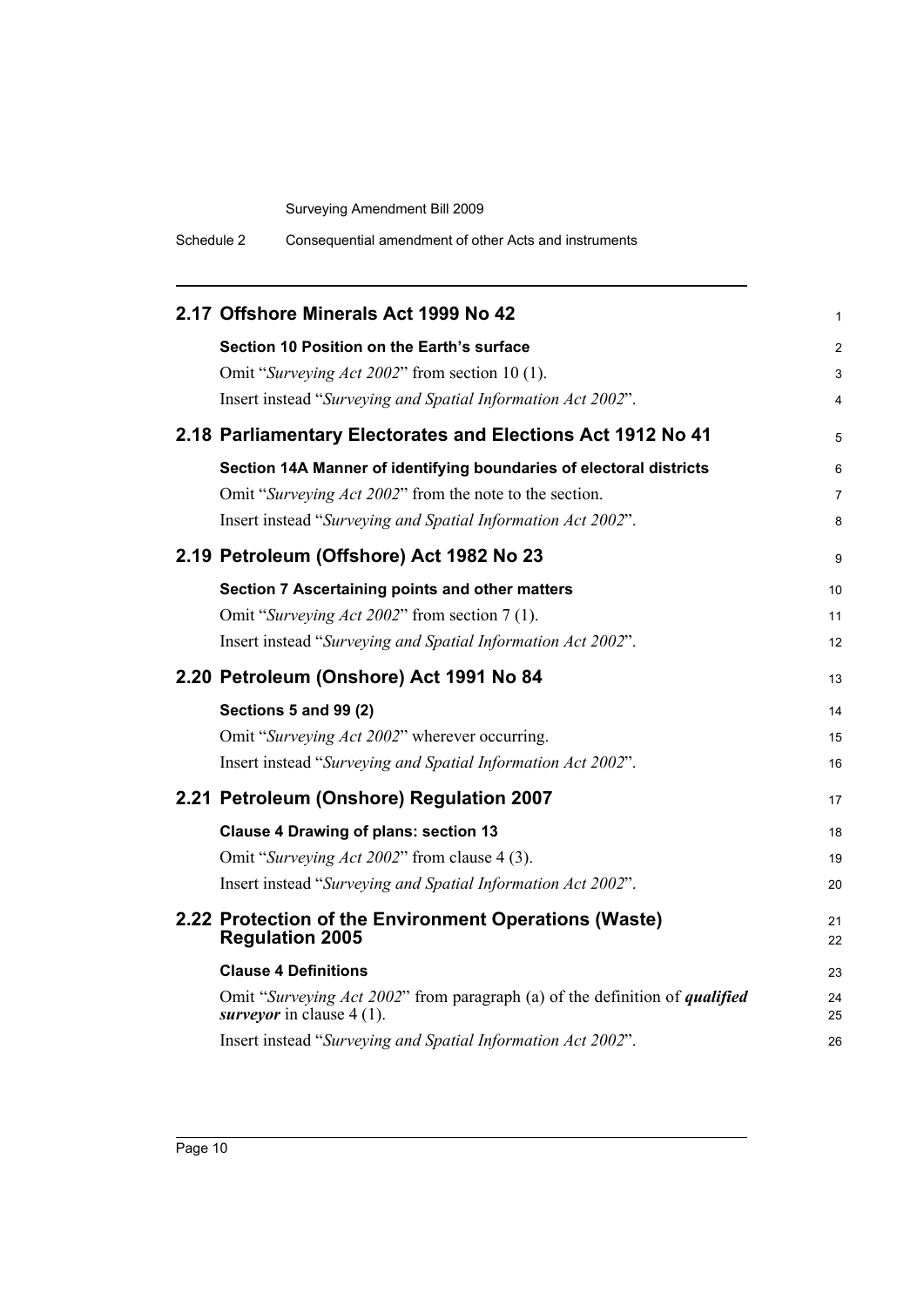|     | 2.23 Real Property Act 1900 No 25                                                                                  | 1              |
|-----|--------------------------------------------------------------------------------------------------------------------|----------------|
|     | Sections 3 (1) (a), definition of "Plan of survey" and 135F (1)                                                    | $\overline{2}$ |
|     | Omit "Surveying Act 2002" wherever occurring.                                                                      | 3              |
|     | Insert instead "Surveying and Spatial Information Act 2002".                                                       | 4              |
|     | 2.24 Real Property Regulation 2008                                                                                 | 5              |
|     | Schedule 5 Requirements for plans annexed to or endorsed on dealings<br>(other than leases of premises) or caveats | 6<br>7         |
|     | Omit "Surveying Act 2002" from item 3 (e).                                                                         | 8              |
|     | Insert instead "Surveying and Spatial Information Act 2002".                                                       | 9              |
|     | 2.25 Road Transport (Safety and Traffic Management) Act 1999<br><b>No 20</b>                                       | 10<br>11       |
|     | Section 43A Average speed of heavy vehicle is evidence of actual speed<br>in certain circumstances                 | 12<br>13       |
|     | Omit "Surveying Act 2002" from section 43A (10).                                                                   | 14             |
|     | Insert instead "Surveying and Spatial Information Act 2002".                                                       | 15             |
|     | 2.26 Strata Schemes (Freehold Development) Act 1973 No 68                                                          | 16             |
|     | Sections 5 (1), definition of "registered land surveyor" and 8 (6) (a)                                             | 17             |
|     | Omit "Surveying Act 2002" wherever occurring.                                                                      | 18             |
|     | Insert instead "Surveying and Spatial Information Act 2002".                                                       | 19             |
|     | 2.27 Strata Schemes (Leasehold Development) Act 1986 No 219                                                        | 20             |
|     | Sections 4 (1), definition of "registered land surveyor" and 7 (2E) (b)                                            | 21             |
|     | Omit "Surveying Act 2002" wherever occurring.                                                                      | 22             |
|     | Insert instead "Surveying and Spatial Information Act 2002".                                                       | 23             |
|     | 2.28 Surveying Regulation 2006                                                                                     | 24             |
| [1] | <b>Clause 1 Name of Regulation</b>                                                                                 | 25             |
|     | Insert "and Spatial Information" after "Surveying".                                                                | 26             |